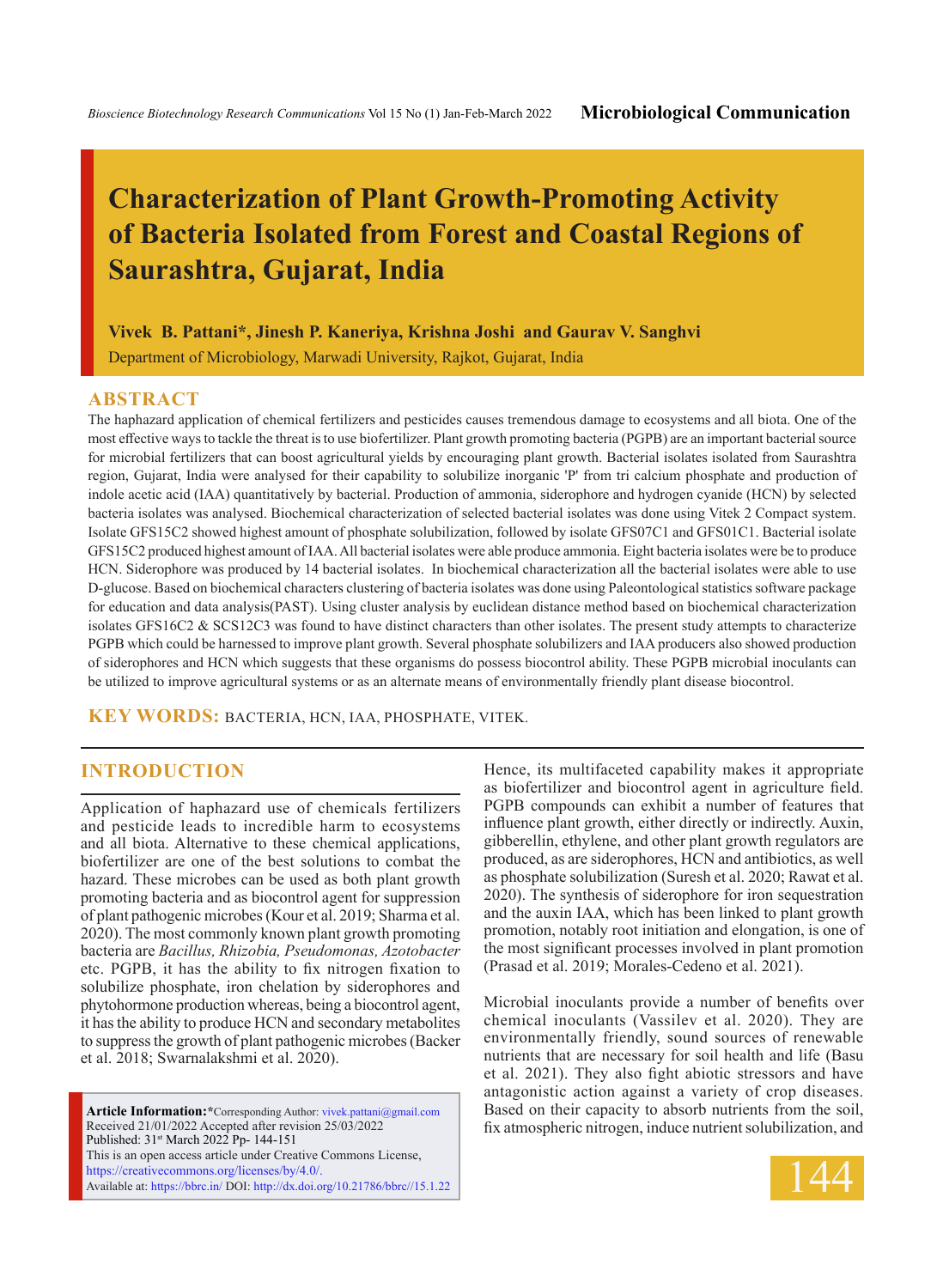function as biocontrol agents, a variety of microbial taxa have been commercially employed as effective biofertilizers (Tabassum et al. 2017; Kenneth et al. 2019; Kumar et al. 2021). Plant growth promoting bacteria were isolated from the Gir forest coastal region of Saurashtra, Gujarat. using the soil samples by screening for nitrogen fixing bacteria and further screening was done for phosphate solubilizing bacteria and production of IAA producing bacteria was also done (Kaneriya et al. 2021).

| (P Indicates Solubilised phosphate and values indicate mean standard error). |                |            |   |      |      |   |      |            |       |      |      |   |      |  |  |  |
|------------------------------------------------------------------------------|----------------|------------|---|------|------|---|------|------------|-------|------|------|---|------|--|--|--|
| Day 5<br>Day                                                                 |                |            |   |      |      |   |      | Day 10     |       |      |      |   |      |  |  |  |
| Sr.                                                                          | <b>Isolate</b> | $P$ (mg/L) |   |      | pН   |   |      | $P$ (mg/L) |       | pН   |      |   |      |  |  |  |
| $\mathbf{1}$                                                                 | GFS01C1        | 50.48      | Ŧ | 0.12 | 5.11 | Ŧ | 0.05 | 106.33     | Ŧ     | 0.68 | 4.19 | Ŧ | 0.11 |  |  |  |
| $\overline{2}$                                                               | GFS03C1        | 44.18      | Ŧ | 1.08 | 5.06 | Ŧ | 0.01 | 93.73      | Ŧ     | 2.76 | 4.14 | Ŧ | 0.15 |  |  |  |
| 3                                                                            | <b>GFS04C1</b> | 42.72      | 士 | 0.69 | 5.07 | Ŧ | 0.04 | 90.80      | 士     | 1.96 | 4.15 | Ŧ | 0.14 |  |  |  |
| 4                                                                            | GFS05C2        | 43.53      | Ŧ | 0.94 | 5.10 | Ŧ | 0.02 | 92.42      | $\pm$ | 2.18 | 4.18 | Ŧ | 0.16 |  |  |  |
| 5                                                                            | <b>GFS07C1</b> | 55.45      | Ŧ | 0.83 | 5.03 | Ŧ | 0.06 | 115.23     | Ŧ     | 1.28 | 4.12 | Ŧ | 0.17 |  |  |  |
| 6                                                                            | <b>GFS08C1</b> | 41.85      | Ŧ | 0.71 | 5.02 | Ŧ | 0.06 | 89.06      | Ŧ     | 1.84 | 4.11 | Ŧ | 0.17 |  |  |  |
| 7                                                                            | <b>GFS10C1</b> | 44.51      | Ŧ | 1.38 | 4.97 | Ŧ | 0.07 | 94.38      | Ŧ     | 3.37 | 4.06 | Ŧ | 0.20 |  |  |  |
| 8                                                                            | GFS11C1        | 48.43      | Ŧ | 0.75 | 5.08 | Ŧ | 0.04 | 102.23     | Ŧ     | 2.05 | 4.17 | Ŧ | 0.15 |  |  |  |
| 9                                                                            | <b>GFS12C1</b> | 42.52      | Ŧ | 0.86 | 5.05 | Ŧ | 0.05 | 90.41      | Ŧ     | 2.39 | 4.14 | Ŧ | 0.15 |  |  |  |
| 10                                                                           | GFS13C1        | 35.15      | Ŧ | 0.36 | 5.41 | Ŧ | 0.15 | 56.75      | Ŧ     | 1.01 | 4.50 | Ŧ | 0.19 |  |  |  |
| 11                                                                           | GFS15C2        | 57.22      | Ŧ | 1.60 | 4.98 | Ŧ | 0.06 | 111.30     | 士     | 2.22 | 4.06 | Ŧ | 0.14 |  |  |  |
| 12                                                                           | GFS16C1        | 49.83      | Ŧ | 0.80 | 5.10 | Ŧ | 0.06 | 105.02     | Ŧ     | 2.26 | 4.19 | Ŧ | 0.10 |  |  |  |
| 13                                                                           | GFS16C2        | 49.20      | Ŧ | 0.79 | 5.06 | Ŧ | 0.04 | 103.76     | $\pm$ | 2.24 | 4.15 | Ŧ | 0.14 |  |  |  |
| 14                                                                           | <b>GFS19C2</b> | 45.34      | Ŧ | 1.15 | 5.08 | Ŧ | 0.05 | 96.04      | Ŧ     | 2.70 | 4.17 | Ŧ | 0.11 |  |  |  |
| 15                                                                           | SCS03C1        | 50.92      | Ŧ | 0.31 | 5.05 | Ŧ | 0.02 | 93.46      | Ŧ     | 0.88 | 4.14 | Ŧ | 0.17 |  |  |  |
| 16                                                                           | SCS04C1        | 43.53      | Ŧ | 0.64 | 5.10 | Ŧ | 0.04 | 78.68      | $\pm$ | 1.50 | 4.19 | Ŧ | 0.12 |  |  |  |
| 17                                                                           | <b>SCS07C3</b> | 41.43      | Ŧ | 0.84 | 5.09 | Ŧ | 0.05 | 74.49      | 士     | 2.02 | 4.17 | Ŧ | 0.11 |  |  |  |
| 18                                                                           | SCS12C1        | 43.22      | Ŧ | 0.58 | 5.17 | Ŧ | 0.04 | 78.07      | Ŧ     | 1.48 | 4.26 | Ŧ | 0.17 |  |  |  |
| 19                                                                           | <b>SCS12C2</b> | 54.41      | Ŧ | 2.00 | 5.07 | Ŧ | 0.06 | 95.51      | Ŧ     | 1.38 | 4.15 | Ŧ | 0.20 |  |  |  |
| 20                                                                           | SCS12C3        | 42.07      | Ŧ | 0.75 | 5.12 | Ŧ | 0.04 | 75.76      | Ŧ     | 1.81 | 4.21 | Ŧ | 0.12 |  |  |  |
| 21                                                                           | SCS12C4        | 49.26      | Ŧ | 0.81 | 5.05 | Ŧ | 0.03 | 90.15      | Ŧ     | 1.97 | 4.14 | Ŧ | 0.14 |  |  |  |
| 22                                                                           | <b>SCS12C5</b> | 48.43      | Ŧ | 0.75 | 5.14 | Ŧ | 0.05 | 88.49      | Ŧ     | 1.85 | 4.22 | Ŧ | 0.20 |  |  |  |
| 23                                                                           | <b>SCS06S1</b> | 42.52      | Ŧ | 0.86 | 5.06 | Ŧ | 0.04 | 76.67      | Ŧ     | 2.24 | 4.15 | Ŧ | 0.16 |  |  |  |

**Table 1. Solubilization of Phosphate by bacterial isolates and change in pH on day 5 & 10** 

# **Material and Methods**

Bacterial isolates were analysed for their capability to solubilize inorganic 'P' from tri calcium phosphate. The soluble P was determined by using colorimetric chlorostannous reduced molybdo-phosphoric acid blue method (Dipak and Abhijit 2005). Experiments were set in triplicates and phosphate solubilization and change in the pH of the medium were analysed for ten days. The blue colour produced was measured at 660 nm using UV-1800 UV-VIS Spectrophotometer, Shimadzu. The amount of P2O5 solubilized was expressed in P mg/L of the medium. Isolates which showed multiple properties of nitrogen fixation, phosphate solubilization and IAA production were further analysed for siderophore production, quantitative estimation of phosphate solubilization and IAA.

The production of siderophore with the universal chemical test method for quality detection of siderophore production in fluid crops were tested for bacterial isolates (Schwyn and Neilands 1987). This experiment was carried out using a modified method that was provided by Hu and Xu (Arora and Verma 2017). For inferring the presence of siderophore, the tubes were monitored for colour changes from dark blue to light blue or orange. Uninoculated medium was used as control. Production of IAA was estimated by growing the bacterial isolates in yeast extract-mannitol broth and minimal medium supplemented with 200 µg/ml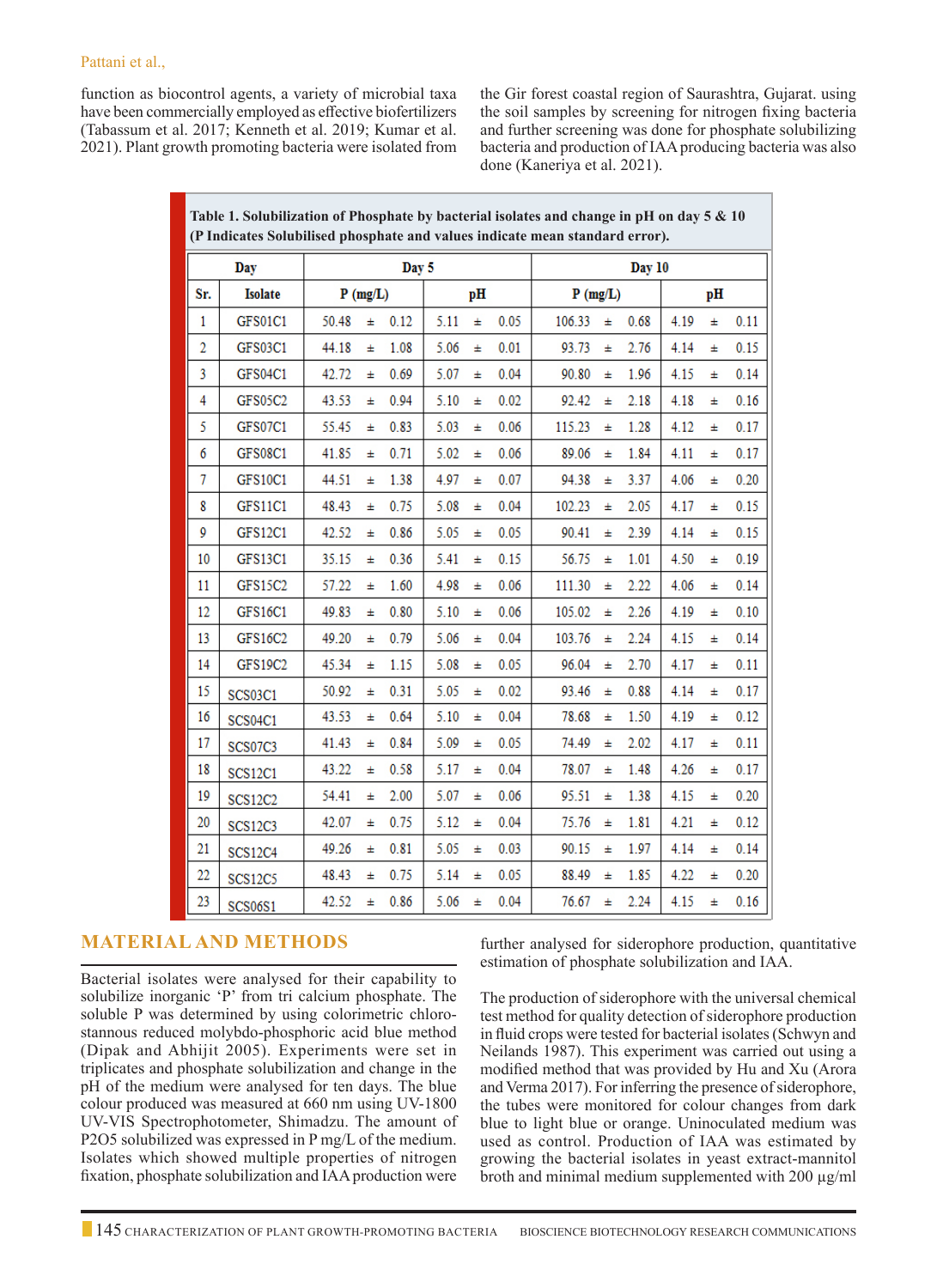L-tryptophan, which acts as a precursor for IAA synthesis at  $28 \pm 1$  °C. After 48 hours, 5 ml cultures were centrifuged at 10,000 RPM for 15 minutes at  $4 \pm 1$  °C and the supernatant was collected (Pereira et al. 2019). Experiments were set in triplicates to analyse the production of IAA. Development of pink colour indicates production of IAA and its optical density was recorded at 530nm using UV-1800 UV-VIS Spectrophotometer, Shimadzu. Concentration of IAA produced was estimated against standard curve of IAA (Himedia) in the range of  $10-100 \mu g$  /ml. Selected bacterial isolates were analysed for the production of ammonia in peptone water. Cultures were inoculated in 10 ml peptone water and incubated at 28±2 °C for 48 to 72 hours.



Nessler's reagent (0.5 ml) was added in each tube. Ammonia production was indicated by the change in colour from brown to yellow (Cappuccino and Welsh 2017). Selected bacterial isolates were analysed for the production of hydrogen cyanide by the method given by Lorck (1948). Parafilm was used to seal the plates, which were then incubated at  $28\pm2$  °C for 4 days. HCN production was indicated by the colour changing from yellow to red (Slama et al. 2019). Biochemical characterization of the selected bacterial isolates was done using Vitek 2 compact, Biomerieux Inc. All the descriptive statistics tests were performed using XLSTAT for Windows (Fahmy 2016).

Graphs were created using Microsoft Office Excel 2019. Cluster analysis based on Euclidean distances was done using PAST software by (Hammer et al. 2001).

### **Results and Discussion**

The present study reflects the work done to characterize plant growth promoting parameters isolated from forest and coastal regions of Saurashtra, Gujarat and analyse their biochemical parameters. For soil microorganisms, rhizosphere is appropriate endurance specialty because of rich supplement accessibility (Khatoon et al. 2020). Community of life forms living in a specific specialty is explicit and subject to the actual elements and ecological variables (Mony et al. 2020). Phosphate solubilization is one vital attribute of plant development advancement as microorganisms solubilize insoluble phosphate making it accessible for plants (Joshi et al. 2021). Quantitative analysis of phosphate solubilization: Bacterial isolates GFS01C1, GFS03C1, GFS04C1, GFS05C2, GFS07C1, GFS08C1, GFS10C1, GFS11C1, GFS12C1, GFS13C1, GFS15C2, GFS16C1, GFS16C2, GFS19C2, SCS03C1, SCS04C1, SCS07C3, SCS12C1, SCS12C2, SCS12C3, SCS12C4, SCS12C5 and SCS07C2 were analysed for the phosphate solubilization (Mony et al. 2020).

| indicates mean standard error)   |                                |                                  |                                |  |  |  |  |  |  |  |  |  |  |
|----------------------------------|--------------------------------|----------------------------------|--------------------------------|--|--|--|--|--|--|--|--|--|--|
| <b>Isolate</b>                   | Indole acetic<br>acid $(mg/L)$ | <b>Isolates</b>                  | Indole acetic<br>acid $(mg/L)$ |  |  |  |  |  |  |  |  |  |  |
| GFS01C1                          | $69.02 \pm 0.72$               | SCS <sub>03</sub> C <sub>1</sub> | $45.87\pm0.93$                 |  |  |  |  |  |  |  |  |  |  |
| GFS03C1                          | $52.89 \pm 1.04$               | SCS07C3                          | $82.77 \pm 1.02$               |  |  |  |  |  |  |  |  |  |  |
| GFS <sub>11</sub> C <sub>1</sub> | $29.95 \pm 0.41$               | <b>SCS12C1</b>                   | $19.97 \pm 0.89$               |  |  |  |  |  |  |  |  |  |  |
| GFS15C2                          | $89.43 \pm 1.01$               | SCS12C2                          | $67.07 \pm 0.74$               |  |  |  |  |  |  |  |  |  |  |
| GFS16C1                          | $44.50 \pm 0.81$               | <b>SCS12C3</b>                   | $35.81 \pm 0.54$               |  |  |  |  |  |  |  |  |  |  |
| GFS16C2                          | $76.62 \pm 0.89$               | <b>SCS12C5</b>                   | $50.65 \pm 1.01$               |  |  |  |  |  |  |  |  |  |  |
| <b>GFS19C2</b>                   | $22.07\pm0.93$                 | <b>SCS06C1</b>                   | $66.93 \pm 0.89$               |  |  |  |  |  |  |  |  |  |  |

**Table 2. Production of IAA by bacterial isolates. (Value** 





Solubilization of Phosphate by bacterial isolates and pH reduction of the medium for was analysed for 10 days and of which values of P solubilized on day  $5 & 10$  are tabulated in the Table 1. Graphical representation for P Solubilization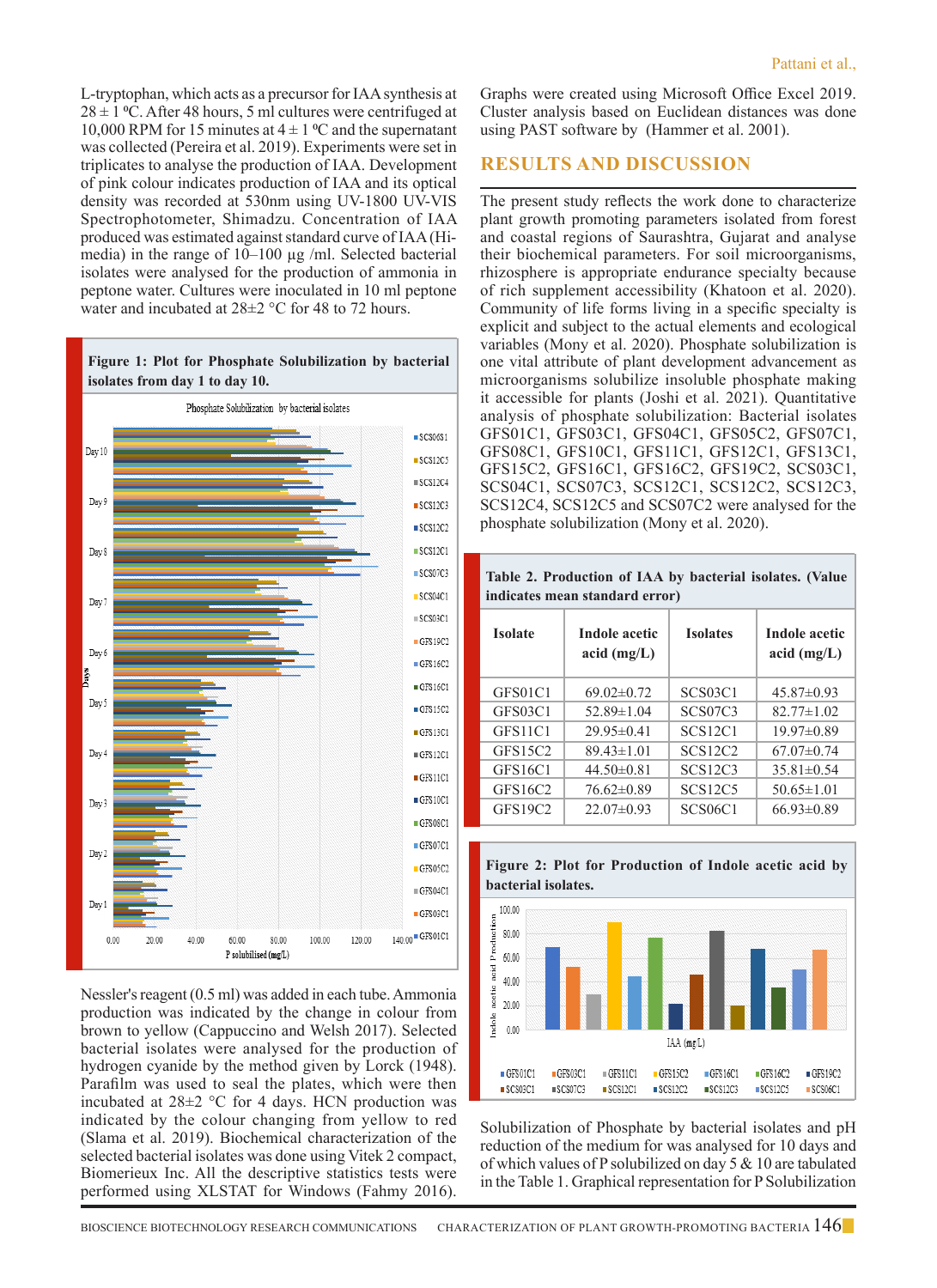#### Pattani et al.,

by bacterial isolates from day 1 to day 10 has been given in figure 1. It was observed that over a period of time, the un-inoculated medium detected no soluble P and no drop in pH as well. In case of inoculated medium solubilization of the phosphate was observed with the decrease in pH. Bacterial isolate GFS15C2 showed highest amount of phosphate solubilization, followed by isolate GFS07C1, GFS01C1, GFS16C1, GFS16C2, GFS11C1, SCS03C1 and SCS12C4. Isolate GFS13C1 showed lowest phosphate solubilization. Marra et al. (2019) reported that all separates which solubilize tri-calcium phosphate (TCP) in fluid and medium could create natural acids causing the pH of the medium acidic. Similarly, all of the isolates that can solubilize TCP in the current investigation demonstrated a decline in the pH of the medium. Similar observation was made Lebrazi et al. (2020). This drop in the pH is supported by secretion of different natural acids by use of sugar (Marra et al. 2019; Lebrazi et al. 2020).

**Figure 3: HCN production by bacterial isolates yellow coloured plate (negative control) and orange coloured which indicated the production of HCN.**



Production of Siderophore: Selected bacterial isolates were analysed for production of siderophore Bacterial isolates GFS01C1, GFS03C1, GFS11C1, GFS15C2, GFS16C1, GFS16C2, GFS19C2, SCS03C1, SCS07C3, SCS12C1, SCS12C2, SCS12C3, SCS12C5 and SCS06C1 indicated the production of siderophores. Total 14 bacterial isolates produced siderophores. Bacterial isolates were further screened on the basis of siderophore production and were analysed for their capability to produce IAA quantitatively. Other influential traits of PGPB, which can indirectly enhance plant growth is by producing siderophores, chitinase and HCN, which protects plants against pathogens (Athira and Anith 2020; Legein et al. 2020). Under present study, important traits such as siderophore and HCN production have been assessed *in vitro*.

Indole acetic Acid: Bacterial isolates GFS01C1, GFS03C1, GFS11C1, GFS15C2, GFS16C1, GFS16C2, GFS19C2, SCS03C1, SCS07C3, SCS12C1, SCS12C2, SCS12C3, SCS12C5 and SCS06C1 which indicated the production of siderophores & higher amount of phosphate solubilization were further analysed for the quantitative assay of indole acetic acid. Production of IAA by bacterial isolates analysed is tabulated in the table 2 and plotted in figure 2. Bacterial isolate GFS15C2 (89.43 mg/L) produced highest amount of IAA followed by SCS07C3, GFS16C2, GFS01C1,

SCS12C2 and SCS06C1. Bacterial isolates SCS12C1 lowest. IAA synthesis is an important characteristic of PGPR because this phytohormone allows the plant to form a well-organized root system, which improves nutrient absorption (Kumar et al. 2019). IAA have been reported to stimulate the growth of roots and leaves in plants thereby alleviating plant productivity (Bhat et al. 2020). Among the all the bacterial isolates bacterial isolate GFS15C2 was found produced highest IAA. The IAA produced by bacteria varies between different species and strains. This variation is possibly affected by several factors, such as physiological condition of bacterial isolates, growth stage, and substrate availability (Lebrazi et al. 2020a).

**Ammonia Production:** Bacterial isolates GFS01C1, GFS03C1, GFS11C1, GFS15C2, GFS16C1, GFS16C2, GFS19C2, SCS03C1, SCS07C3, SCS12C1, SCS12C2, SCS12C3, SCS12C5 and SCS06C1 were analysed for the production of ammonia. All isolates were able to produce ammonia. HCN production: Bacterial isolates GFS01C1, GFS03C1, GFS11C1, GFS15C2, GFS16C1, GFS16C2, GFS19C2, SCS03C1, SCS07C3, SCS12C1, SCS12C2, SCS12C3, SCS12C5 and SCS06C1 were analysed for the production of HCN. Week HCN production was indicated by a little change in the colour of Whatman filter paper, with yellow-coloured paper turning pale orange. Bacterial isolates GFS01C1, GFS11C1, GFS15C2, GFS16C2, GFS19C2, SCS03C1, SCS07C3 and SCS12C2 were able to produce HCN.

Total 14 isolates showed siderophore production and 8 showed HCN production. Several of the strains that could inhibit pathogenic *Fusarium oxysporum* growth also had the potential to produce HCN, siderophores, and antibiotics (Karthika et al. 2020, Bandopadhyay et al. 2019). As a result, indirect PGP features are just as significant as direct PGP factors for total plant development (Shastri et al. 2020). Biochemical characterization of bacterial isolates GFS01C1, GFS03C1, GFS11C1, GFS15C2, GFS16C1, GFS16C2, GFS19C2, SCS03C1, SCS07C3, SCS12C1, SCS12C2, SCS12C3, SCS12C5 and SCS06C1 was done using Vitek 2 compact and data was tabulated in the table 3 & 4. By use of Vitek 2 compact, 47 biochemical characterization tests such as carbohydrate fermentation, lipase, decarboxylases, phosphatases etc can be analysed. All the isolates where able to ferment the D-glucose. Bacterial isolates GFS01C1, GFS03C1, GFS11C1, GFS15C2, GFS16C2, GFS19C2 and SCS12C3 were able to produce phosphatase. Biochemical characterization was carried out to analyse the various biochemical properties of bacterial isolates (Athira and Anith 2020).

Biochemical characterization using Vitex 2 compact was done to analyse biochemical characterization of bacterial isolates. Isolates GFS01C1, GFS03C1, GFS11C1, GFS15C2, GFS16C1, GFS16C2, GFS19C2, SCS03C1, SCS07C3, SCS12C1, SCS12C2, SCS12C3, SCS12C5 and SCS06C1 were not able to utilise adonitol, D-tagatose and L-arabitol. None of the bacterial isolates were able to produce lipase, ornithine decarboxylase, lysine decarboxylase, Beta-xylosidase, urease, beta-glucuronidase 5-Keto-D-Gluconate and beta-alanine arylamidase. None of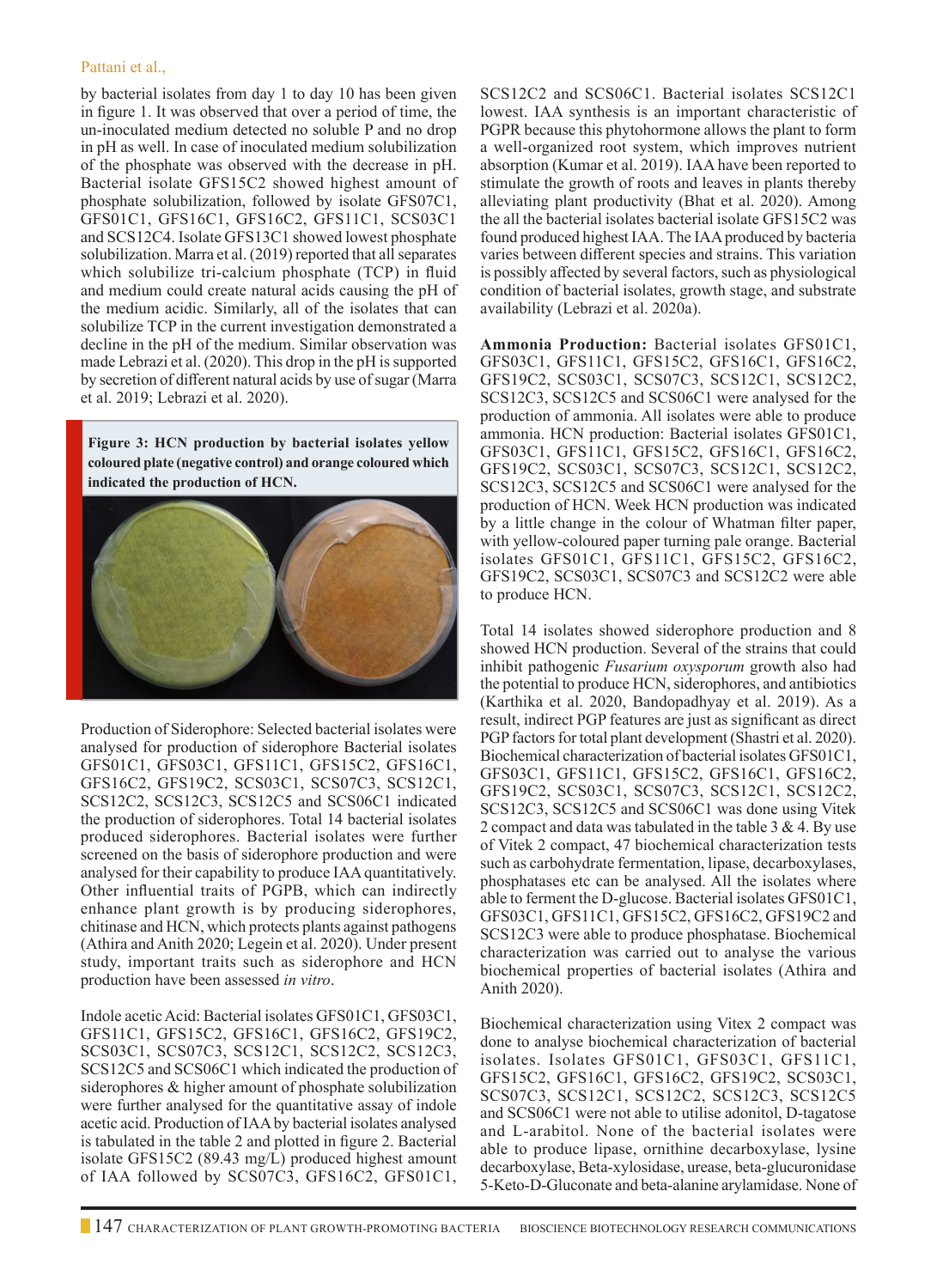the bacterial isolates were able to assimilate of L- malate. All the bacterial isolates were negative for Ellman reaction and fermentation of glucose. All the bacterial isolate were able to acidify D-glucose which basically leads to drop in pH of the medium.

**Table 3. Biochemical characterization of bacterial isolates GFS01C1, GFS03C1, GFS11C1, GFS15C2, GFS16C1, GFS16C2,** 

| Tadie 5. Diochehical characterization of dacterial isolates GP S01U1, GP S03U1, GP S11U1, GP S15U2, GP S10U1, GP S10U2,<br>GFS19C2, SCS03C1, SCS06C1, SCS07C3, SCS12C1, SCS12C2, SCS12C3 and SCS12C5 using Vitek 2. (Sr. 1 to 23) |                            |                          |                          |                          |                                    |                          |                                    |                                    |                                    |                              |                                    |                          |                                    |                                    |                                    |
|-----------------------------------------------------------------------------------------------------------------------------------------------------------------------------------------------------------------------------------|----------------------------|--------------------------|--------------------------|--------------------------|------------------------------------|--------------------------|------------------------------------|------------------------------------|------------------------------------|------------------------------|------------------------------------|--------------------------|------------------------------------|------------------------------------|------------------------------------|
| <b>Sr</b>                                                                                                                                                                                                                         | <b>Biochemical tests</b>   | <b>GFS</b><br>01<br>C1   | <b>GFS</b><br>03<br>C1   | <b>GFS</b><br>01<br>C1   | <b>GFS</b><br>15<br>C <sub>2</sub> | <b>GFS</b><br>16<br>C1   | <b>GFS</b><br>16<br>C <sub>2</sub> | <b>GFS</b><br>19<br>C <sub>2</sub> | <b>SCS</b><br>0 <sub>3</sub><br>C1 | <b>SCS</b><br>06<br>C1       | <b>SCS</b><br>07<br>C <sub>3</sub> | <b>SCS</b><br>12<br>C1   | <b>SCS</b><br>12<br>C <sub>2</sub> | <b>SCS</b><br>12<br>C <sub>3</sub> | <b>SCS</b><br>12<br>C <sub>5</sub> |
| 1                                                                                                                                                                                                                                 | Ala-Phe-Pro-Arylamidase    | $\frac{1}{2}$            | $+$                      | $+$                      | $\overline{a}$                     | $\overline{\phantom{a}}$ |                                    | $\overline{\phantom{a}}$           | $\overline{a}$                     | $\qquad \qquad \blacksquare$ | $\overline{\phantom{a}}$           | $\overline{\phantom{a}}$ | $\overline{\phantom{a}}$           | $^{+}$                             | $\overline{\phantom{a}}$           |
| $\overline{2}$                                                                                                                                                                                                                    | Hydrogen Sulfide           | $^{(+)}$                 | $+$                      | $+$                      | $\overline{a}$                     | $\overline{a}$           | $\overline{\phantom{a}}$           | $\overline{\phantom{0}}$           | ÷,                                 | $\overline{\phantom{a}}$     | $\overline{\phantom{a}}$           | $\overline{\phantom{0}}$ | $+$                                | $\overline{\phantom{a}}$           | $\overline{\phantom{a}}$           |
| 3                                                                                                                                                                                                                                 | Beta-Glucosidase           | $\overline{\phantom{0}}$ | $\overline{\phantom{0}}$ | $\overline{\phantom{a}}$ |                                    |                          | $^{+}$                             | $+$                                | $^{+}$                             | $\overline{\phantom{m}}$     | $\overline{\phantom{m}}$           | $\overline{\phantom{0}}$ | $\overline{\phantom{0}}$           | $^{+}$                             | $^{+}$                             |
| $\overline{4}$                                                                                                                                                                                                                    | L-Proline Arylamidase      | $\overline{\phantom{a}}$ | $\overline{\phantom{a}}$ | $\overline{\phantom{0}}$ | $\overline{a}$                     | $\overline{a}$           | $^{+}$                             | $\overline{a}$                     | ÷,                                 | $\overline{a}$               | $^{+}$                             | $\overline{a}$           | $\overline{\phantom{a}}$           | $+$                                | $\overline{a}$                     |
| 5                                                                                                                                                                                                                                 | Saccharose/ Sucrose        | $^{+}$                   | $\frac{1}{2}$            | $+$                      | $\overline{a}$                     | $\overline{a}$           | $\overline{a}$                     | $+$                                | $+$                                | $\overline{a}$               | $\overline{\phantom{a}}$           | $\overline{a}$           | $\overline{a}$                     | $\overline{\phantom{a}}$           | $^{+}$                             |
| 6                                                                                                                                                                                                                                 | L-Lactate Alkalinisation   | $\! + \!\!\!\!$          | $\overline{a}$           | $\overline{a}$           | $^{+}$                             | $^{+}$                   | $\overline{a}$                     | $+$                                | $\overline{a}$                     | $+$                          | $^{+}$                             | $^{+}$                   | $\overline{\phantom{a}}$           | $\overline{\phantom{a}}$           | $+$                                |
| 7                                                                                                                                                                                                                                 | Glycine Arylamidase        | $\overline{a}$           | $\overline{a}$           |                          |                                    |                          | $^{+}$                             |                                    | Ĭ.                                 |                              | $^{+}$                             | $\overline{\phantom{0}}$ | L,                                 | $^{+}$                             | L,                                 |
| 8                                                                                                                                                                                                                                 | O/129 Resistance           | $\! + \!\!\!\!$          | $^{+}$                   | $^{+}$                   | $^{+}$                             | $^{+}$                   | $\overline{a}$                     | $^{+}$                             | $^{+}$                             | $^{+}$                       | $^{+}$                             | $^{+}$                   | $^{+}$                             | $\overline{a}$                     | ٠                                  |
|                                                                                                                                                                                                                                   | (Comp.Vibrio.)             |                          |                          |                          |                                    |                          |                                    |                                    |                                    |                              |                                    |                          |                                    |                                    |                                    |
| 9                                                                                                                                                                                                                                 | Adonitol                   | $\overline{\phantom{0}}$ | $\overline{\phantom{a}}$ | $\overline{\phantom{a}}$ | $\overline{\phantom{a}}$           | $\overline{\phantom{a}}$ | $\overline{\phantom{a}}$           | $\overline{\phantom{a}}$           | ÷,                                 | $\overline{\phantom{a}}$     | $\overline{\phantom{a}}$           | $\overline{\phantom{a}}$ | $\overline{\phantom{a}}$           | $\overline{\phantom{a}}$           | $\overline{a}$                     |
| 10                                                                                                                                                                                                                                | Beta-N-Acetyl-             |                          | $+$                      | $^{+}$                   | $^{+}$                             | $\overline{a}$           | $^{+}$                             | $\overline{a}$                     | $\overline{a}$                     | $\overline{a}$               | $\overline{\phantom{a}}$           | $\overline{a}$           | $\overline{\phantom{a}}$           |                                    |                                    |
|                                                                                                                                                                                                                                   | Glucosaminidase            |                          |                          |                          |                                    |                          |                                    |                                    |                                    |                              |                                    |                          |                                    |                                    |                                    |
| 11                                                                                                                                                                                                                                | D-Maltose                  | $+$                      | $+$                      | $^{+}$                   | $^{+}$                             | $\overline{a}$           | $+$                                | $+$                                | $+$                                | $+$                          | $\overline{\phantom{0}}$           | $\overline{a}$           | $^{+}$                             | $^{+}$                             | $^{+}$                             |
| 12                                                                                                                                                                                                                                | Lipase                     | $\overline{\phantom{0}}$ | $\frac{1}{2}$            | $\overline{\phantom{a}}$ | $\frac{1}{2}$                      | $\overline{a}$           | $\overline{\phantom{a}}$           | $\overline{a}$                     | L,                                 | $\overline{\phantom{a}}$     | $\overline{\phantom{a}}$           | $\overline{\phantom{0}}$ | $\overline{a}$                     | $\overline{\phantom{a}}$           |                                    |
| 13                                                                                                                                                                                                                                | D-Tagatose                 | $\overline{a}$           | $\overline{a}$           | $\overline{a}$           | $\overline{a}$                     | $\overline{a}$           | L,                                 | L,                                 | $\overline{a}$                     | $\overline{a}$               | $\overline{\phantom{a}}$           | $\overline{a}$           | $\overline{\phantom{a}}$           |                                    |                                    |
| 14                                                                                                                                                                                                                                | Alpha-Glucosidase          | $^{+}$                   | $^{+}$                   | $+$                      | $^{+}$                             |                          | $^{+}$                             | $+$                                |                                    |                              | $\overline{\phantom{a}}$           | $\overline{a}$           | $^{+}$                             | $^{+}$                             | $^{+}$                             |
| 15                                                                                                                                                                                                                                | Ornithine Decarboxylase    | $\overline{\phantom{m}}$ | $\overline{\phantom{0}}$ | $\overline{\phantom{0}}$ | $\overline{a}$                     | $\overline{a}$           | $\overline{a}$                     | $\overline{\phantom{a}}$           | $\overline{a}$                     | $\overline{a}$               | $\overline{a}$                     | $\overline{a}$           | $\overline{a}$                     |                                    | $\overline{\phantom{m}}$           |
| 16                                                                                                                                                                                                                                | Glu-Gly-Arg-Arylamidase    | $\overline{\phantom{a}}$ | $\overline{a}$           | $\overline{\phantom{0}}$ | Ĭ.                                 |                          | $^{+}$                             | $\overline{\phantom{a}}$           | L,                                 | $\overline{\phantom{a}}$     | $\overline{a}$                     | $\overline{\phantom{0}}$ | $\overline{a}$                     | $+$                                |                                    |
| 17                                                                                                                                                                                                                                | L-Pyrrolydonyl-Arylamidase | $\! + \!\!\!\!$          |                          | $^{+}$                   | $^{+}$                             | $\overline{a}$           | $^{+}$                             | $+$                                |                                    |                              | $\! + \!\!\!\!$                    | $\overline{\phantom{a}}$ | $+$                                | $+$                                | $+$                                |
| 18                                                                                                                                                                                                                                | Glutamyl Arylamidase pNA   | $\overline{\phantom{m}}$ | $\overline{\phantom{a}}$ | $\overline{\phantom{a}}$ | $\overline{\phantom{a}}$           | $\overline{a}$           | $^{+}$                             | $\overline{a}$                     | $\overline{a}$                     | $\overline{a}$               | $\overline{\phantom{a}}$           | $\overline{\phantom{a}}$ | $\overline{\phantom{a}}$           | $^{+}$                             | $\overline{a}$                     |
| 19                                                                                                                                                                                                                                | D-Mannitol                 | $\overline{\phantom{a}}$ | $\overline{\phantom{a}}$ | $\overline{\phantom{a}}$ | $\overline{\phantom{a}}$           | $\overline{\phantom{0}}$ | $\overline{\phantom{a}}$           | $+$                                | $+$                                | $^{+}$                       | $\overline{\phantom{a}}$           | $\overline{\phantom{0}}$ | $\overline{\phantom{a}}$           | $\overline{\phantom{a}}$           | $^{+}$                             |
| 20                                                                                                                                                                                                                                | Palatinose                 | $\overline{\phantom{0}}$ | $\overline{\phantom{m}}$ | $\overline{\phantom{a}}$ | $\overline{\phantom{m}}$           | $\overline{\phantom{a}}$ | $\overline{\phantom{a}}$           | $^{+}$                             | $^{+}$                             | $^{+}$                       | $\overline{\phantom{a}}$           | $\overline{\phantom{a}}$ | $\overline{\phantom{a}}$           | $\overline{\phantom{a}}$           | $^{+}$                             |
| 21                                                                                                                                                                                                                                | D-Trehalose                | $\! + \!\!\!\!$          | $^{+}$                   | $+$                      | $+$                                |                          |                                    | $+$                                | $+$                                | $^{+}$                       | $\overline{a}$                     | $\overline{\phantom{0}}$ | $^{+}$                             | $\overline{\phantom{a}}$           | $^{+}$                             |
| 22                                                                                                                                                                                                                                | Succinate Alkalinization   | $\overline{\phantom{0}}$ | $\overline{\phantom{a}}$ | $\overline{\phantom{a}}$ | $\overline{a}$                     | $^{+}$                   | $\overline{\phantom{a}}$           | $\overline{\phantom{a}}$           | ÷,                                 | $\overline{a}$               | $\overline{\phantom{a}}$           | $+$                      | $\overline{\phantom{m}}$           | $\overline{\phantom{m}}$           | $\overline{\phantom{a}}$           |
| 23                                                                                                                                                                                                                                | Lysine Decarboxylase       | $\overline{a}$           | $\overline{a}$           | $\overline{\phantom{0}}$ | $\overline{\phantom{a}}$           |                          | L,                                 |                                    | L,                                 | L,                           | $\overline{a}$                     | $\overline{\phantom{0}}$ | $\overline{\phantom{a}}$           | $\overline{a}$                     |                                    |

Similar pattern was observed during quantitative analysis of phosphate solubilization. Cluster analysis was performed to study the biochemical relatedness based of biochemical tests among the bacterial isolates, using PAST. ver. 4.07b. (Hammer et al. 2001; Athira and Anith 2020).

Using cluster analysis (figure 4) by euclidean distance method based on biochemical characterization isolates GFS16C2 & SCS12C3 have distinct characters than other isolates. GFS01C1 & GFS03C1 and GFS19C2 & SCS03C1

are more related as compared with other isolates. Individual bacteria cells specialize into unique tasks randomly and independently of one another in some bacteria species by random variations in each cell's metabolic processes. In Bacillus subtilis, for example, whether a cell makes and secretes protease is decided at random (Bettenworth et al. 2019; Li et al. 2021). However, the use of 16S rDNA amplicon sequencing can address this drawback (Liu et al. 2021).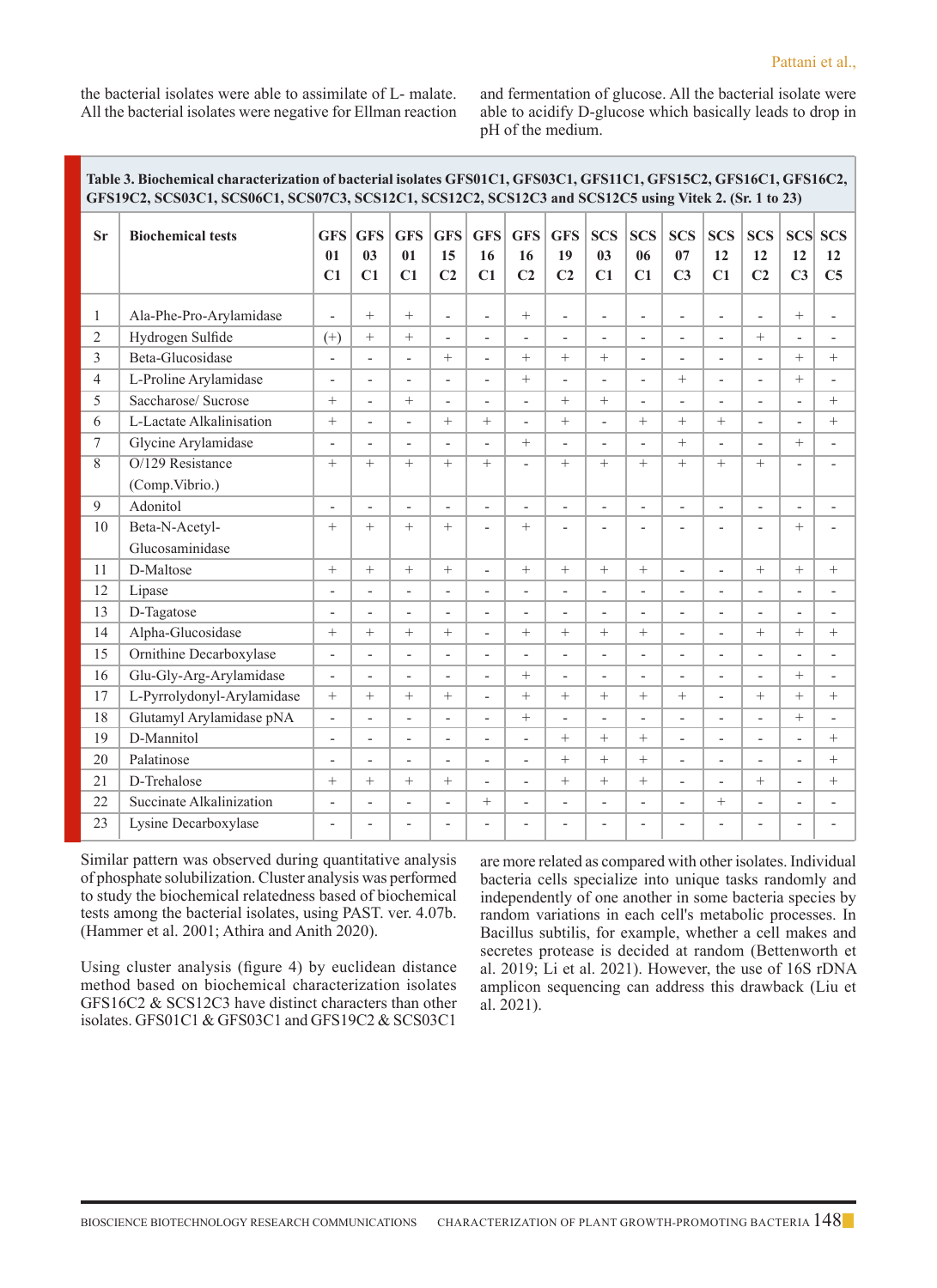**Table 4. Biochemical characterization of bacterial isolates GFS01C1, GFS03C1, GFS11C1, GFS15C2, GFS16C1, GFS16C2, GFS19C2, SCS03C1, SCS06C1, SCS07C3, SCS12C1, SCS12C2, SCS12C3 and SCS12C5 using Vitek 2. (Sr. 24 to 47)**

| Sr. | <b>Biochemical tests</b>      | <b>GFS</b><br>1<br>C1        | <b>GFS</b><br>3<br>C1    | <b>GFS</b><br>11<br>C1   | <b>GFS</b><br>15<br>C <sub>2</sub> | <b>GFS</b><br>16<br>C1   | <b>GFS</b><br>16<br>C <sub>2</sub> | <b>GFS</b><br>19<br>C <sub>2</sub> | <b>SCS</b><br>$\overline{\mathbf{3}}$<br>C1 | <b>SCS</b><br>6<br>C1    | <b>SCS</b><br>$\overline{7}$<br>C <sub>3</sub> | <b>SCS</b><br>12<br>C1   | <b>SCS</b><br>12<br>C <sub>2</sub> | <b>SCS</b><br>12<br>C <sub>3</sub> | <b>SCS</b><br>12<br>C <sub>5</sub> |
|-----|-------------------------------|------------------------------|--------------------------|--------------------------|------------------------------------|--------------------------|------------------------------------|------------------------------------|---------------------------------------------|--------------------------|------------------------------------------------|--------------------------|------------------------------------|------------------------------------|------------------------------------|
| 24  | L-Malate Assimilation         | $\overline{\phantom{a}}$     | $\overline{a}$           | $\overline{a}$           | L,                                 | $\overline{a}$           | L,                                 | L,                                 | L,                                          | L,                       | L,                                             | $\overline{\phantom{a}}$ | L,                                 | $\overline{a}$                     | $\overline{\phantom{a}}$           |
| 25  | L-Arabitol                    | $\overline{\phantom{m}}$     | $\overline{\phantom{a}}$ | $\overline{a}$           | $\overline{a}$                     | $\overline{a}$           | $\overline{a}$                     | $\overline{\phantom{a}}$           | $\overline{a}$                              | $\overline{a}$           | $\overline{a}$                                 | $\overline{\phantom{0}}$ | $\overline{a}$                     | $\overline{\phantom{a}}$           | $\overline{\phantom{a}}$           |
| 26  | D-Glucose                     | $^{+}$                       | $^{+}$                   | $+$                      | $^{+}$                             | $^{+}$                   | $^{+}$                             | $+$                                | $+$                                         | $+$                      | $+$                                            | $+$                      | $+$                                | $+$                                | $+$                                |
| 27  | D-Mannose                     | $^{+}$                       | $^{+}$                   | $\overline{a}$           | $\overline{a}$                     | $^{+}$                   | $^{+}$                             | $+$                                | $+$                                         | $+$                      | $+$                                            | $+$                      | $\overline{a}$                     | $+$                                | ÷,                                 |
| 28  | Tyrosine Arylamidase          | $+$                          | $\overline{a}$           | $\overline{\phantom{a}}$ | $\overline{a}$                     | $^{+}$                   | $^{+}$                             | $+$                                | $^{+}$                                      | $+$                      | $^{+}$                                         | $+$                      | $\overline{a}$                     | $+$                                | $^{+}$                             |
| 29  | Citrate (Sodium)              | $\overline{\phantom{a}}$     | $\overline{a}$           | $\overline{\phantom{a}}$ | $\overline{\phantom{a}}$           | $^{+}$                   | $\overline{a}$                     | $^{+}$                             | $^{+}$                                      | $+$                      | $^{+}$                                         | $^{+}$                   | ۰                                  | $\overline{\phantom{a}}$           | $+$                                |
| 30  | Beta-N-Acetyl-                | $\overline{\phantom{a}}$     | $\overline{a}$           | $\overline{a}$           | $\overline{a}$                     | $\overline{a}$           | $+$                                | $\overline{a}$                     | $\overline{a}$                              | $\overline{a}$           | $\overline{a}$                                 | $\overline{a}$           | $\overline{a}$                     | $+$                                | $\overline{\phantom{a}}$           |
|     | Galactosaminidase             |                              |                          |                          |                                    |                          |                                    |                                    |                                             |                          |                                                |                          |                                    |                                    |                                    |
| 31  | L-Histidine Assimilation      | $\overline{\phantom{a}}$     | $\overline{\phantom{0}}$ | $\overline{\phantom{0}}$ | L,                                 | $\overline{\phantom{0}}$ | $\overline{a}$                     | $\overline{a}$                     | L,                                          | $\overline{a}$           | $\overline{a}$                                 | $+$                      | $\overline{a}$                     | $\overline{a}$                     | $\overline{\phantom{m}}$           |
| 32  | Ellman                        | L,                           | $\overline{a}$           | $\overline{a}$           | $\overline{a}$                     | $\overline{\phantom{a}}$ | $\overline{a}$                     | $\overline{a}$                     | $\overline{a}$                              | $\overline{\phantom{0}}$ | $\overline{\phantom{0}}$                       | $\overline{\phantom{a}}$ | $\overline{a}$                     | $\overline{\phantom{a}}$           | ÷,                                 |
| 33  | D-Cellobiose                  | $\overline{a}$               | $\overline{\phantom{a}}$ | $\overline{\phantom{0}}$ | $\overline{a}$                     | $^{+}$                   | $^{+}$                             | $+$                                | $^{+}$                                      | $+$                      | $\overline{a}$                                 | $+$                      | $\overline{a}$                     | $+$                                | $+$                                |
| 34  | Gamma-Glutamyl-Transferase    | $\overline{\phantom{a}}$     | $\overline{\phantom{0}}$ | $\overline{\phantom{0}}$ | L,                                 | $\overline{a}$           | $+$                                | $+$                                |                                             |                          | $\overline{a}$                                 | $\overline{\phantom{0}}$ | L,                                 | $+$                                |                                    |
| 35  | Beta-Xylosidase               | $\overline{\phantom{a}}$     | $\overline{\phantom{a}}$ | $\overline{\phantom{a}}$ | $\overline{a}$                     | $\overline{\phantom{0}}$ | $\overline{a}$                     | $\overline{\phantom{0}}$           | L,                                          | $\overline{\phantom{0}}$ | $\overline{a}$                                 | $\overline{\phantom{0}}$ | $\overline{\phantom{0}}$           | $\overline{\phantom{a}}$           | $\overline{\phantom{a}}$           |
| 36  | Urease                        | $\qquad \qquad \blacksquare$ | $\overline{\phantom{0}}$ | $\overline{\phantom{0}}$ | $\overline{a}$                     | $\overline{a}$           | $\overline{\phantom{0}}$           | $\overline{\phantom{0}}$           | $\overline{a}$                              | $\overline{\phantom{0}}$ | $\overline{a}$                                 | $\overline{\phantom{0}}$ | $\overline{a}$                     | $\overline{\phantom{a}}$           | $\overline{\phantom{m}}$           |
| 37  | Malonate                      | L,                           | $\overline{\phantom{0}}$ | $\overline{\phantom{0}}$ | $\overline{a}$                     | $^{+}$                   | $\overline{\phantom{0}}$           | $\overline{\phantom{0}}$           | L,                                          | $\overline{\phantom{0}}$ | $\overline{\phantom{0}}$                       | $\overline{\phantom{0}}$ | L,                                 | $\overline{\phantom{a}}$           | $\overline{\phantom{m}}$           |
| 38  | Alpha-Galactosidase           | $\overline{\phantom{a}}$     | $\overline{\phantom{a}}$ | $\overline{\phantom{0}}$ | L,                                 | $\overline{\phantom{a}}$ | $^{+}$                             | $\left( -\right)$                  | $\overline{\phantom{0}}$                    |                          | $\overline{\phantom{0}}$                       | $\overline{\phantom{0}}$ | $\overline{\phantom{0}}$           | $+$                                | $+$                                |
| 39  | Courmarate                    | $^{+}$                       | $^{+}$                   | $^{+}$                   | $^{+}$                             | $^{+}$                   | $\overline{a}$                     |                                    | $\overline{a}$                              | $^{+}$                   | $^{+}$                                         | $+$                      | $+$                                |                                    | ÷,                                 |
| 40  | <b>L-LACTATE Assimilation</b> | $\overline{a}$               | $\overline{\phantom{0}}$ | $\overline{\phantom{0}}$ | L,                                 | $\overline{\phantom{0}}$ | $\overline{a}$                     | $\overline{\phantom{0}}$           | L,                                          | $+$                      | $\overline{\phantom{0}}$                       | $+$                      | $\overline{\phantom{0}}$           | $\overline{\phantom{a}}$           | $+$                                |
| 41  | Beta-Galactosidase            | $\overline{a}$               | $\overline{a}$           | $\overline{a}$           | $\overline{a}$                     | $\overline{\phantom{0}}$ | $\left( -\right)$                  | $\overline{\phantom{0}}$           | $\overline{a}$                              |                          | $\overline{\phantom{a}}$                       | $\overline{a}$           | $\overline{\phantom{0}}$           | $\left( -\right)$                  | $^{+}$                             |
| 42  | Fermentation/ Glucose         | $\overline{\phantom{a}}$     | $\overline{\phantom{0}}$ | $\overline{\phantom{0}}$ | L,                                 | $\bar{\phantom{a}}$      | $\overline{a}$                     | $\bar{\phantom{a}}$                | L,                                          | $\bar{\phantom{a}}$      | $\overline{\phantom{0}}$                       | $\bar{\phantom{a}}$      | $\overline{\phantom{0}}$           | $\overline{a}$                     | $\overline{\phantom{m}}$           |
| 43  | BETA-Alanine Arylamidase Pna  | $\overline{\phantom{a}}$     | $\overline{\phantom{0}}$ | $\overline{a}$           | L,                                 | $\overline{\phantom{0}}$ | $\overline{\phantom{0}}$           | $\overline{\phantom{0}}$           | L,                                          | $\overline{\phantom{0}}$ | $\overline{\phantom{a}}$                       | $\overline{\phantom{a}}$ | L,                                 | $\overline{\phantom{a}}$           | $\overline{\phantom{a}}$           |
| 44  | D-Sorbitol                    | $\overline{\phantom{m}}$     | $\overline{\phantom{a}}$ | $\bar{\phantom{a}}$      | L,                                 | $\bar{\phantom{a}}$      | $\bar{\phantom{a}}$                | $\bar{\phantom{a}}$                | L,                                          | $\bar{\phantom{a}}$      | $\overline{a}$                                 | $\bar{\phantom{a}}$      | L,                                 | $\overline{a}$                     | $^{+}$                             |
| 45  | 5-Keto-D-Gluconate            | $\overline{\phantom{a}}$     | $\overline{\phantom{a}}$ | $\overline{\phantom{0}}$ | L,                                 | $\overline{\phantom{0}}$ | $\overline{\phantom{0}}$           | $\overline{\phantom{0}}$           | L,                                          | $\bar{ }$                | $\overline{\phantom{0}}$                       | $\overline{\phantom{a}}$ | L,                                 | $\overline{\phantom{a}}$           | $\overline{\phantom{a}}$           |
| 46  | Phosphatase                   | $^{+}$                       | $+$                      | $^{+}$                   | $^{+}$                             | $\overline{a}$           | $^{+}$                             | $+$                                | L,                                          | $\bar{ }$                | $\overline{a}$                                 | $\overline{\phantom{0}}$ | $\overline{a}$                     | $+$                                | $\overline{\phantom{a}}$           |
| 47  | Beta-Glucuronidase            | $\overline{\phantom{a}}$     | $\overline{a}$           | $\overline{\phantom{a}}$ | $\overline{\phantom{a}}$           | $\overline{a}$           | $\overline{a}$                     | $\overline{a}$                     | L,                                          | L,                       | L,                                             | $\overline{\phantom{a}}$ | L,                                 | $\overline{\phantom{a}}$           |                                    |

**Figure 4: Clustering of the bacterial isolates using based on Euclidean distance tree constructed using PAST.**



## **Conclusion**

The findings of the present study indicate the quantitative analysis of phosphate solubilizing capability and IAA synthesis by bacterial isolates. The current study attempted to identify plant growth enhancing microorganisms that may be harnessed to increase plant development. Several phosphate solubilizers and IAA makers also produced siderophores and HCN, suggesting that these organisms are capable of biocontrol. As a result, it can be deduced that some of the screened isolates have a strong capacity to operate as PGPR. Identifying microorganisms and using seed tests can also help us understand dynamics.

**Conflict of Interests:** Authors declare no conflicts of interests to disclose.

**Data Availability Statement:** The database generated and /or analysed during the current study are not publicly available due to privacy, but are available from the corresponding author on reasonable request.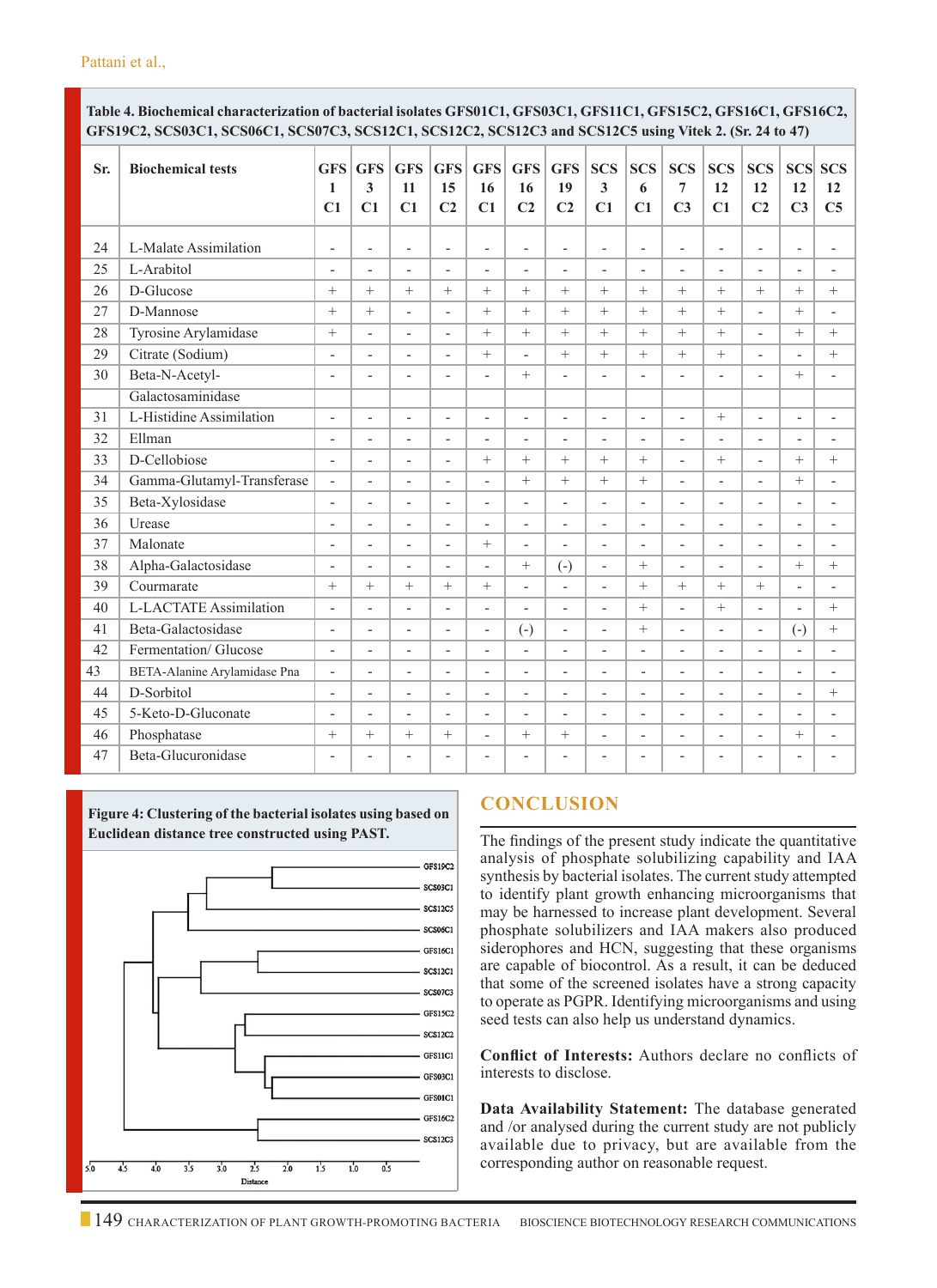#### **REFERENCES**

Arora, N. K. and Verma, M. (2017). Modified microplate method for rapid and efficient estimation of siderophore produced by bacteria. 3 Biotech, 7, 1-9.

Backer, R., Rokem, J. S., Ilangumaran, G., et al. (2018). Plant growth-promoting rhizobacteria: context, mechanisms of action, and roadmap to commercialization of biostimulants for sustainable agriculture. Frontiers in plant science, 9, 1473.

Bandopadhyay, A., Bhattacharya, S. K. and Das, N. (2019). Biocontrol and growth promoting potential of eight PGPFs on jute and sunnhemp. Journal of Soils Crops, 29, 243- 250.

Basu, A., Prasad, P., Das, S. N., et al. (2021). Plant growth promoting rhizobacteria (PGPR) as green bioinoculants: recent developments, constraints, and prospects. Sustainability, 13, 1140.

Bettenworth, V., Steinfeld, B., Duin, H., et al. (2019). Phenotypic Heterogeneity in Bacterial Quorum Sensing Systems. Journal of Molecular Biology, 431, 4530-4546. Bhat, M. A., Kumar, V., Bhat, M. A., et al. (2020). Mechanistic insights of the interaction of plant growthpromoting rhizobacteria (PGPR) with plant roots toward enhancing plant productivity by alleviating salinity stress. Frontiers in Microbiology, 11, 1952.

Dipak, S. and Abhijit, H. (2005). Physical and chemical methods in soil analysis, New Age International (P) Limited, Publishers.

Fahmy, T. (2016). XLSTAT. 2016.02.28451 ed.: Addinsoft.

Hammer, Ø., Harper, D. A. and Ryan, P. D. (2001). PAST: Paleontological statistics software package for education and data analysis. 4.07b ed.: Palaeontologia electronica. Cappuccino, J. and Welsh, C. (2017). Microbiology: A Laboratory Manual, Pearson Education.

Joshi, G., Kumar, V. and Brahmachari, S. K. (2021). Screening and identification of novel halotolerant bacterial strains and assessment for insoluble phosphate solubilization and IAA production. Bulletin of the National Research Centre, 45, 1-12.

 Kaneriya, J. P., Pattani, V. B. and Joshi, K. (2021). Screening and Isolation of Plant Growth-Promoting Bacteria from Forest and Coastal Regions of Saurashtra, Gujarat. Bioscience Biotechnology Research Communications, 14, 410-415.

 Karthika, S., Varghese, S. and Jisha, M. S. (2020). Exploring the efficacy of antagonistic rhizobacteria as native biocontrol agents against tomato plant diseases. 3 Biotech, 10, 320.

 Kenneth, O. C., Nwadibe, E. C., Kalu, A. U., et al. (2019). Plant growth promoting rhizobacteria (PGPR): a novel agent for sustainable food production. American Journal of Agricultural and Biological Sciences, 14, 35-54.

 Khatoon, Z., Huang, S., Rafique, M., et al. (2020). Unlocking the potential of plant growth-promoting rhizobacteria on soil health and the sustainability of agricultural systems. Journal of Environmental Management, 273, 111118.

 Kour, D., Rana, K. L., Yadav, N., et al. (2019). Rhizospheric microbiomes: biodiversity, mechanisms of plant growth promotion, and biotechnological applications for sustainable agriculture. Plant Growth Promoting Rhizobacteria for Agricultural Sustainability. Springer,19- 65.

 Kumar, A., Patel, J. S., Meena, V. S., et al. (2019). Recent advances of PGPR based approaches for stress tolerance in plants for sustainable agriculture. Biocatalysis and agricultural biotechnology, 20, 101271.

 Kumar, S., Sindhu, S. S. and Kumar, R. (2021). Biofertilizers: An ecofriendly technology for nutrient recycling and environmental sustainability. Current Research in Microbial Sciences, 100094.

Lebrazi, S., Fadil, M., Chraibi, M., et al. (2020a). Screening and optimization of indole-3-acetic acid production by Rhizobium sp. strain using response surface methodology. 18, 1-10.

Lebrazi, S., Niehaus, K., Bednarz, H., et al. (2020b). Screening and optimization of indole-3-acetic acid production and phosphate solubilization by rhizobacterial strains isolated from Acacia cyanophylla root nodules and their effects on its plant growth. Journal of Genetic Engineering and Biotechnology, 18, 71.

Li, E., Ryo, M., Kowalchuk, G. A., et al. (2021). Rapid evolution of trait correlation networks during bacterial adaptation to the rhizosphere. Evolution, 75, 1218-1229. Liu, M., West, S. A. and Cooper, G. A. (2021). Relatedness and the evolution of mechanisms to divide labor in microorganisms. Ecology and Evolution, 1–15.

Lorck, H. (1948). Production of Hydrocyanic Acid by Bacteria. Physiologia Plantarum, 1, 142-146.

Marra, L. M., de Oliveira-Longatti, S. M., Soares, C. R. F. S., et al. (2019). The Amount of Phosphate Solubilization Depends on the Strain, C-Source, Organic Acids and Type of Phosphate. Geomicrobiology Journal, 36, 232-242.

Mony, C., Vandenkoornhuyse, P., Bohannan, B. J., et al. (2020). A landscape of opportunities for microbial ecology research. Frontiers in Microbiology, 11, 2964.

Morales-Cedeno, L. R., del Carmen Orozco-Mosqueda, M., Loeza-Lara, P. D., et al. (2021). Plant growthpromoting bacterial endophytes as biocontrol agents of pre-and post-harvest diseases: Fundamentals, methods of application and future perspectives. Microbiological Research, 242, 126612.

Pereira, L. B., Andrade, G. S., Meneghin, S. P., et al. (2019). Prospecting Plant Growth-Promoting Bacteria Isolated from the Rhizosphere of Sugarcane Under